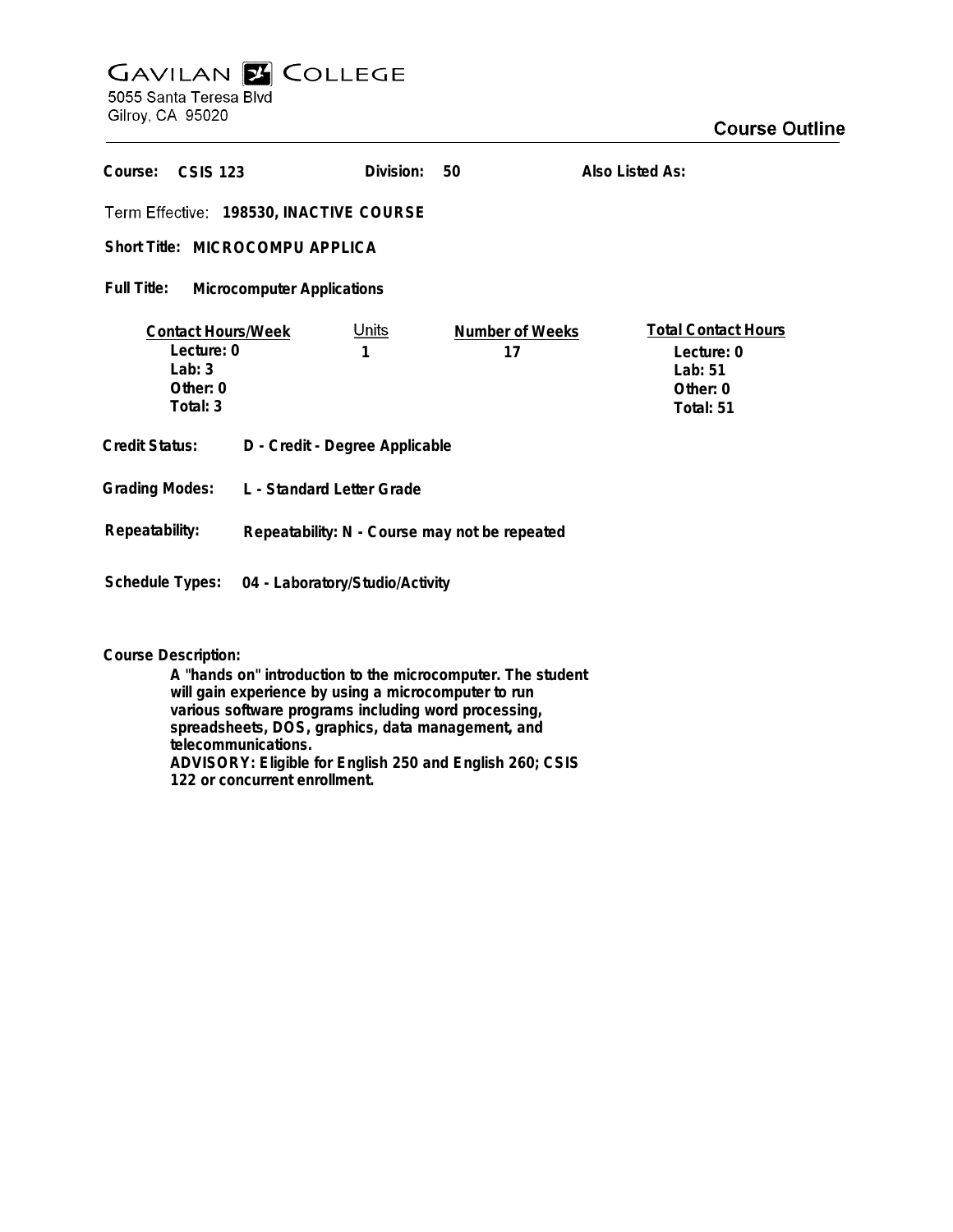**ARTICULATION and CERTIFICATE INFORMATION Associate Degree: CSU GE: IGETC: CSU TRANSFER: Transferable CSU, effective 198530 UC TRANSFER: Not Transferable**

## **PREREQUISITES:**

## **COREQUISITES:**

**STUDENT LEARNING OUTCOMES:**

**1. Identify the basic hardware computer components--the keyboard, the display, the system unit, storage (disk drives), and the printer.**

**2. Understand what softwsare is--both system programs and user programs.**

**3. Demonstrate the use of the IBM personal computer including the setup, using the disk drives, and using the keyboard.**

**4. Use DOS (Disk Operating System) and understand the multiple functions of this system software.**

**5. Evaluate application software from a user's point-of-view.**

**This includes hands-on evaluation.**

**6. Demonstrate the use of numerous application software packages including: Educational software, entertainment software, word processing software, electronic spreadsheet software, business software, data base software, telecommunications simulation software, miscellaneous applications: graphics.**

**TOPICS AND SCOPE:**

**Inactive Course: 12/08/2008**

**1 4 "Exploring the IBM PC" software tutorial program/worksheet**

**2 4 Video using Disks and DOS**

**"The Instructor" software tutorial program/work-**

sheet.<br>3 4

**3 4 Demonstration: using the printer, introduce a beginning word processing program, Bank Street Write.**

**4 4 Demonstration and Practice: creating a file, saving, retrieving, and clearing screen.**

**5 4 Demonstration and Practice: using features of Bankstreet Writer.**

**6 4 Video: "Computer Images" - introducing computer graphics.**

**7 4 Demonstration and Practice: features of PFS: Professional Write.**

**8 4 Demonstration and Practice: additional features of Professional Write.**

**9 4 Quiz #1 - "Introduction to Computer"**

**Demonstration and Practice new features of**

**Professional Write programs**

**10 4 Demonstration and Practice of Disk Operating**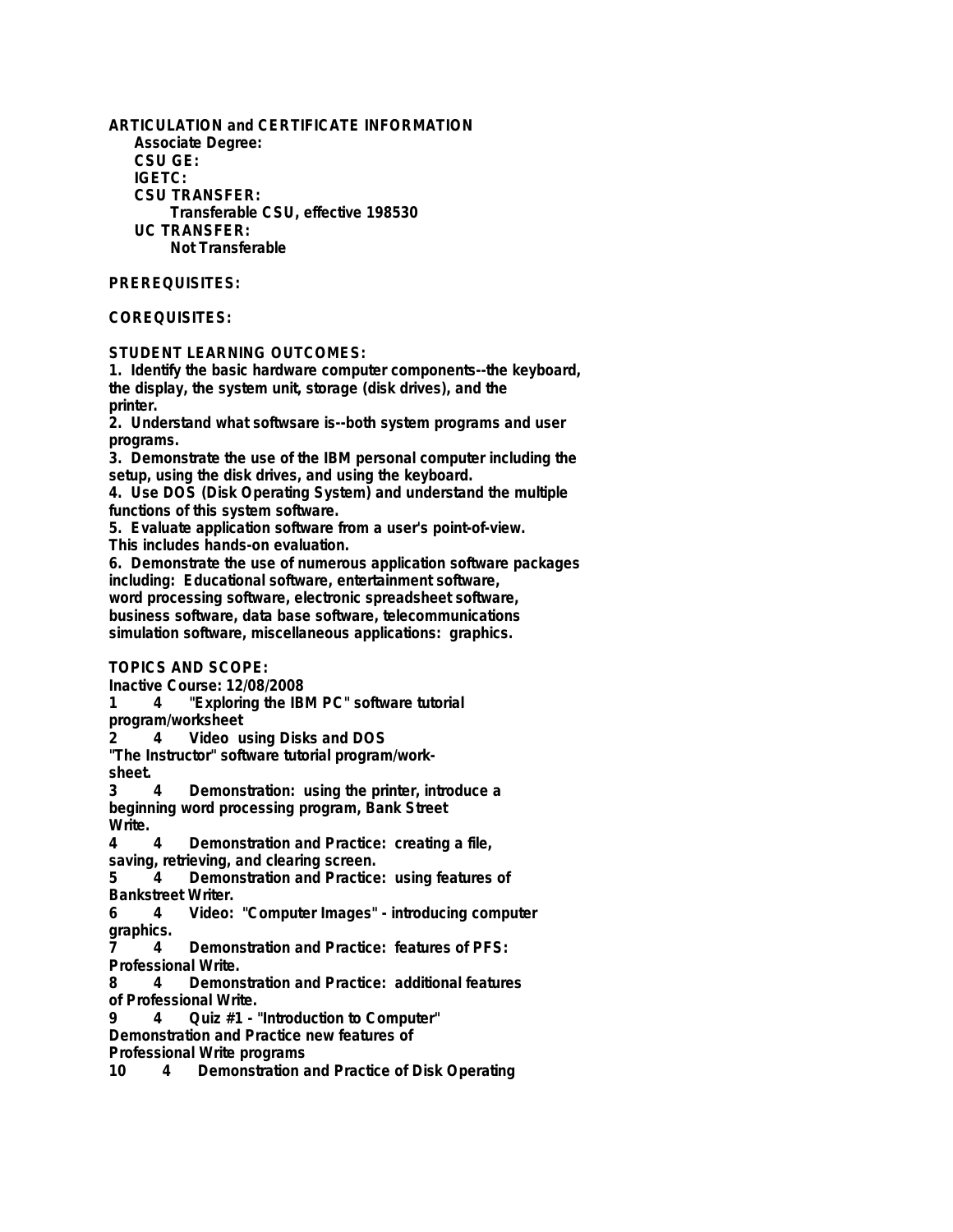**System commands.**

**11 4 Video: Databases**

**12 4 Demonstration and Practice: designing a data base. 13 4 Demonstration and Practice: searching and editing data.**

**14 4 Demonstration and Practice: report generating functions of Professional File.**

**15 4 Video: "spreadsheets", Handout: "Introduction to DOS" - prepare for quiz.**

**16 4 Quiz #2 - Inf. from "Intro. to DOS"**

**Demonstration: formatting and copying spreadsheet**

**Program data disks.**

**17-18 4 Video: telecommunication**

**ASSIGNMENTS:**

**Reading assignments to accompany lecture, lab exercise/reading. COURSE OBJECTIVES:**

**1. The student will review the self-paced CAI program which introduces the hardware and software components of a microcomputer. He/she will complete the worksheet that accompanies this disk.**

**2. The student will practice "booting" the microcomputer, load the Disk Operating System and formate a data disk.**

**3. The student will review the self-paced CAI program which reviews the components of a microcomputer and introduces application software. He/she will complete the worksheet that accompanies this disk.**

**4. The student will practice using the printer: going "on-line," "off-line," "form feeding," "line feeding," and using the switchbox.**

**5. The student will complete the software tutorial which introduces the features and functions of the wordprocdessing program. The student will complete the worksheet that accompanies the disk.**

**6. The student will load the software program; create, save and print 3 projects (files).**

**7. The student will practice using the following features of the software program and complete 4 projects using these features: centering, dictionary, line spacing, inserting, caps lock, and retrieving.**

**8. The student will practice using the personality profile and graphics software and complete a project using each software package.**

**9. The student will complete the CAI overview of Professional Write and produce one hard copy of a document using the elementary features (create, save, print, get, insert, dictionary, erase) of this software program.**

**10. The student will practice using the following Professional Write features - double spacing, centering, underline, dictionary, margins, and produce three printouts utilizing these features.**

**11. The student will complete the objective, open-book quiz on the basic components of the microcomputer.**

**12. The student will practice using the following features of professional Write - insert word, insert line, re-center a title, boldface, and produce 4 printouts utilizing these**